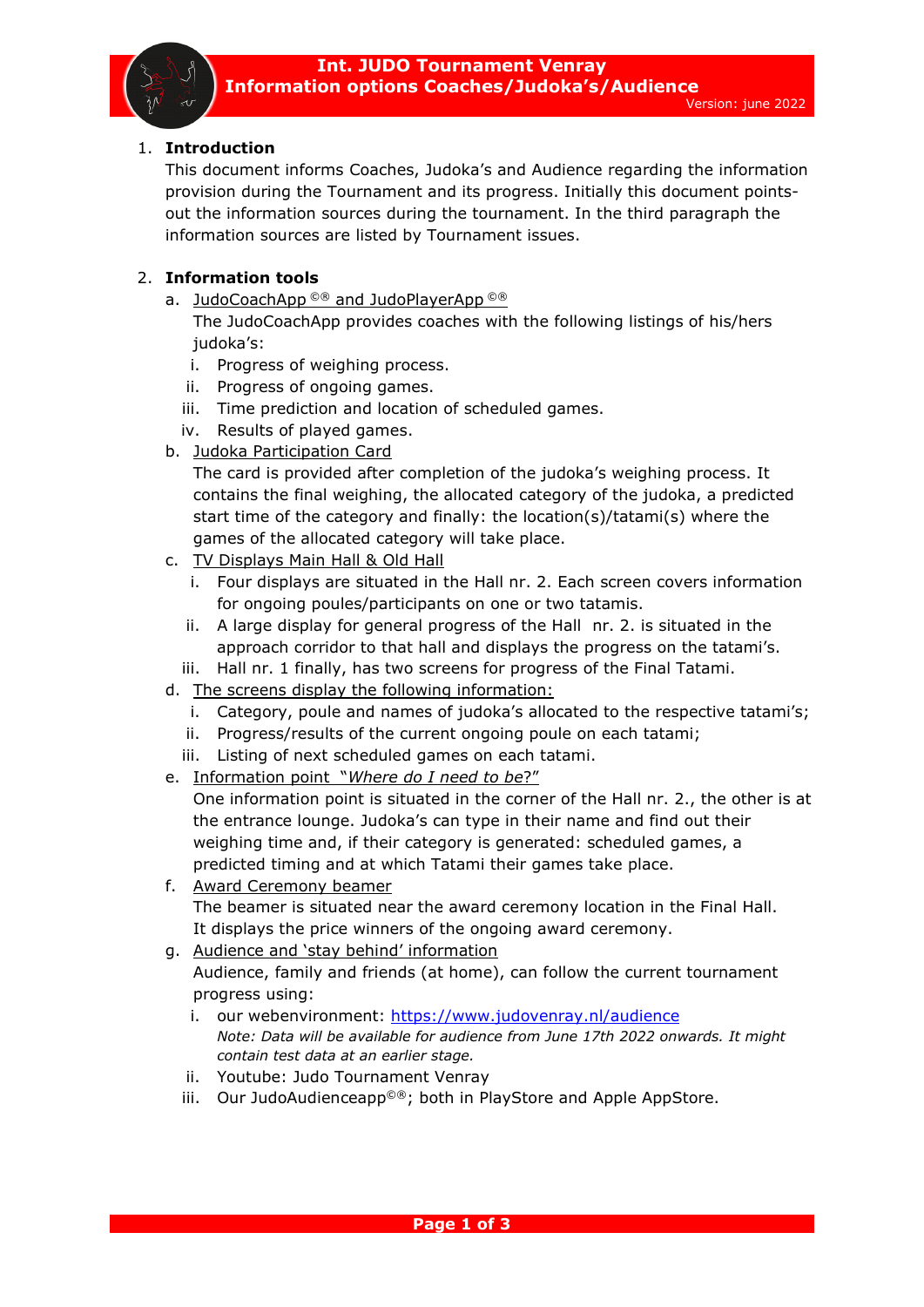

- h. Weight timings
	- i. Check the planning document of the Tournament, available on the internet: [www.judovenray.nl/tournament](http://www.judovenray.nl/tournament) [General Information].
- i. Status of weighing of my judoka's
	- i. Check Your JudoCoachApp<sup>©®</sup>; use the option [Weight Status Participants] to see status, weight and allocated category of each of Your judoka's.
- j. Initial location and timings of the games for each judoka
	- i. Check the planning document of the Tournament available on the internet. [www.judovenray.nl/tournament](http://www.judovenray.nl/tournament) [General Information].
	- ii. Check the Judo Participation Card which is provided to the judoka upon completion of his/hers weighing process.
- k. Definite location of the games for each judoka (after closing of weighing)
	- i. Check Your CoachApp<sup>©®</sup>; use option [Scheduled Games].
	- ii. Check information point "*Where do I need to be*?"
	- iii. Check TV screens for allocated Tatami's.
- l. Predicted time of next game for judoka
	- i. Check JudoCoachApp $^{\circ\circ}$ ; use option [Scheduled Games].
	- ii. Check TV screen near allocated tatami.
- m. Progress of a poule
	- i. Check Large screen display in Main Hall and Final Hall.
	- ii. Check TV screen in Main Hall and Final Hall.
- n. Prediction of next scheduled poules
	- i. Check Large Screen Display in Main Hall and Final Hall.
- o. Prediction of next scheduled final games on Final Tatami
	- i. Check TV screen in Final Hall.
	- ii. Check JudoCoachApp<sup>\_@®</sup>; use option [Scheduled Games].
- p. Award Ceremony
	- i. Check Beamer near Award Ceremony Area in Final Hall.
- q. Results of judoka's
	- i. Check TV screens in Final Hall and Main Hall for poule results.
	- ii. Check JudoCoachApp ©®: use option [All Games].
	- iii. Check internet website: judovenray.nl/tournament => [General Information].
- r. Final results of the Tournament
	- i. Check internet website: judovenray.nl/tournament  $\Rightarrow$  [Results].